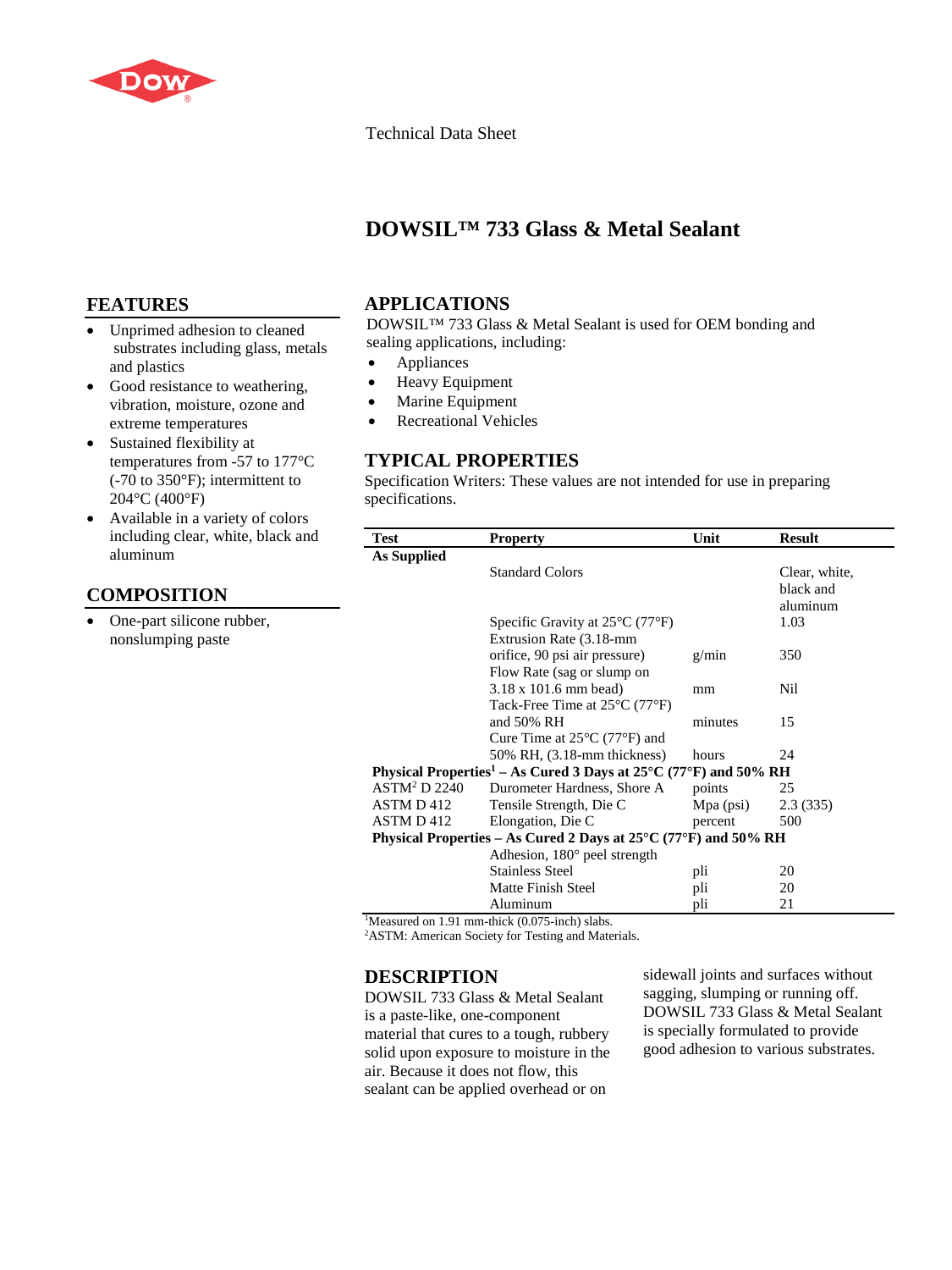## **LISTINGS/ SPECIFICATONS**

- Recognized under UL 94 HB Complies with FDA
- Regulation 21 CFR 177.2600 for incidental contact with food.

# **HOW TO USE**

## **Estimating**

For estimating sealant requirements, multiply gallons by 128 fluid ounces and divide by the cartridge size. Example: 11 gallons required x 128 fluid ounces  $= 1408$  divided by a 10.1 fluid ounce cartridge  $= 139$  cartridges required.

#### **Application**

DOWSIL 733 Glass & Metal Sealant is supplied in ready-to-use form. It extrudes readily from its container under pressure. The paste like consistency makes it easy to work; a spatula or paddle can be used to tool the surface.

#### **Bonding**

Thoroughly clean and degrease metal and plastic surfaces using a DOWSIL™ OS (ozone-safe) fluid or other suitable solvent. Rubber surfaces should be roughened with sandpaper, then wiped with acetone. Follow precautions given on the solvent container label.

Apply DOWSIL 733 Glass & Metal Sealant to the prepared surface in a uniform thickness. Then, let the unit stand undisturbed at room temperature to cure.

#### **Sealing**

The use of DOWSIL 733 Glass & Metal Sealant in sealing applications follows approximately the same stepby-step procedures outlined for bonding applications. After preparing the surfaces and priming where required, the sealant is applied by forcing it into the joint or seam to obtain full contact between the sealant and the surface.

#### **Tack-Free Time**

Cure progresses inward from the surface.

At conditions of at least 25°C (77°F) and 50 percent relative humidity, a tack-free skin forms within 10 to 15 minutes.

Tooling should be completed within 5 to 10 minutes of application. Alternate periods of application and tooling may be required. If masking tape is used to mask an area, it must be removed before the tack-free skin forms.

#### **Cure Time**

Cure time is affected by relative humidity, degree of confinement and cross-sectional thickness of the sealant. Sections up to 1/8-inch thick become rubbery solids in about 24 hours at room temperature and 50 percent relative humidity. Less humidity increases cure time slightly.

In applications where DOWSIL 733 Glass & Metal Sealant may be partially or totally confined during cure, the time required for proper cure is generally lengthened by the degree of confinement. It is possible that with absolute confinement, cure will not be completed. Every application involving confinement during cure should be thoroughly tested before use.

Curing time increases with the thickness of the sealant. A 1/2-inch cross section, for example, may require 7 to 14 days for complete solidification at standard conditions. However, the cure will have penetrated the outer 1/8 inch in about 24 hours.

An odor caused by the liberation of acetic acid is given off during cure. This odor disappears as the cure progresses and is not detectable after cure is complete.

**HANDLING PRECAUTIONS PRODUCT SAFETY INFORMATION REQUIRED FOR SAFE USE IS NOT INCLUDED IN THIS DOCUMENT. BEFORE HANDLING, READ PRODUCT AND SAFETY DATA SHEETS AND CONTAINER LABELS FOR SAFE USE, PHYSICAL AND** 

**HEALTH HAZARD INFORMATION. THE SAFETY DATA SHEET IS AVAILABLE ON THE DOW WEBSITE AT WWW.CONSUMER.DOW.COM, OR FROM YOUR DOW SALES APPLICATION ENGINEER, OR DISTRIBUTOR, OR BY CALLING DOW CUSTOMER SERVICE.**

### **STORAGE**

Product should be stored at or below 32°C (90°F) in original, unopened containers.

#### **LIMITATIONS**

This product is neither tested nor represented as suitable for medical or pharmaceutical uses.

## **HEALTH AND ENVIRONMENTAL INFORMATION**

To support customers in their product safety needs, Dow has an extensive Product Stewardship organization and a team of product safety and regulatory compliance specialists available in each area.

For further information, please see our website, www.consumer.dow.com or consult your local Dow representative.

## **LIMITED WARRANTY INFORMATION – PLEASE READ CAREFULLY**

The information contained herein is offered in good faith and is believed to be accurate. However, because conditions and methods of use of our products are beyond our control, this information should not be used in substitution for customer's tests to ensure that our products are safe, effective, and fully satisfactory for the intended end use. Suggestions of use shall not be taken as inducements to infringe any patent.

Dow's sole warranty is that our products will meet the sales specifications in effect at the time of shipment.

UNRESTRICTED – May be shared with anyone ®™Trademark of The Dow Chemical Company ("Dow") or an affiliated company of Dow DOWSIL™ 733 Glass & Metal Sealant © 2017 The Dow Chemical Company. All rights reserved. Form No. 95-1071-01 A